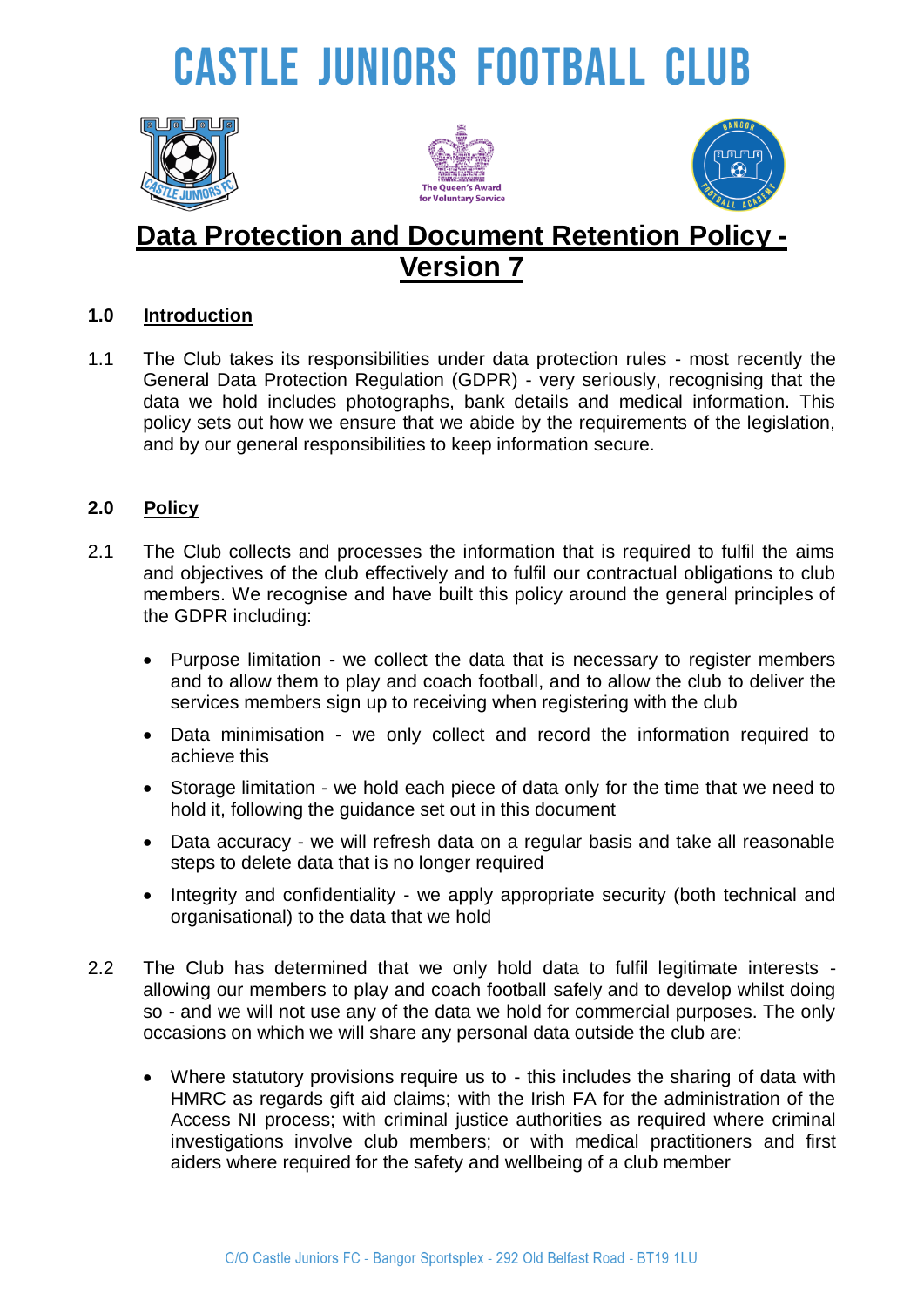- Where it is to enable the registration of teams and players with leagues and other game structures, including the Irish FA Comet online registration system
- Where it is for the effective operation of the club this including the sharing of player names and squad numbers with our kit suppliers to assist in ensuring the correctness of kit supplies, and player information with the Northern Community Leisure Trust for the provision of discounted memberships for club members. Any such sharing will follow agreement with any third party as to the uses to which the data can be put, and their arrangements for storing and subsequently deleting the data.
- 2.3 The Club Secretary is nominated as the Club's Data Protection Officer. Any concerns about data breaches, or any Subject Access Requests (SAR), should therefore be addressed to the Club Secretary, who will ensure that appropriate steps are taken, reporting to the Information Commissioner's Office as required, and gathering the information required to respond to an SAR within the statutory timeframe.
- 2.4 Requests regarding the right to be forgotten (for former club members) should also be addressed to the Club Secretary, who will ensure that all relevant data is removed from club records, to the extent that this is compatible with other statutes including tax legislation and criminal justice legislation.
- 2.5 The Club Secretary will ensure that any appropriate training and awareness around data protection is undertaken, including seeking advice from the Irish FA as appropriate.

#### **3.0 Data collection**

- 3.1 The Club has identified that we collect and create personal data predominantly through the following forms and processes:
	- Player registration form
	- Volunteer Agreement Form
	- Gift Aid Declaration and Standing Order form
	- Player evaluation form
- 3.2 A data privacy statement is included on the Player Registration Form, Volunteer Agreement Form, Gift Aid Declaration and Standing Order form, and player evaluation form. The Player Registration Form is completed for each player for each season and so will provide a regular reminder to parents and players of the Club's arrangements with regard to data protection as well as opportunity to keep data up to date.
- 3.3 The specific data that we hold, the arrangements for holding it, and the periods for which we will hold it, are set out it the following section.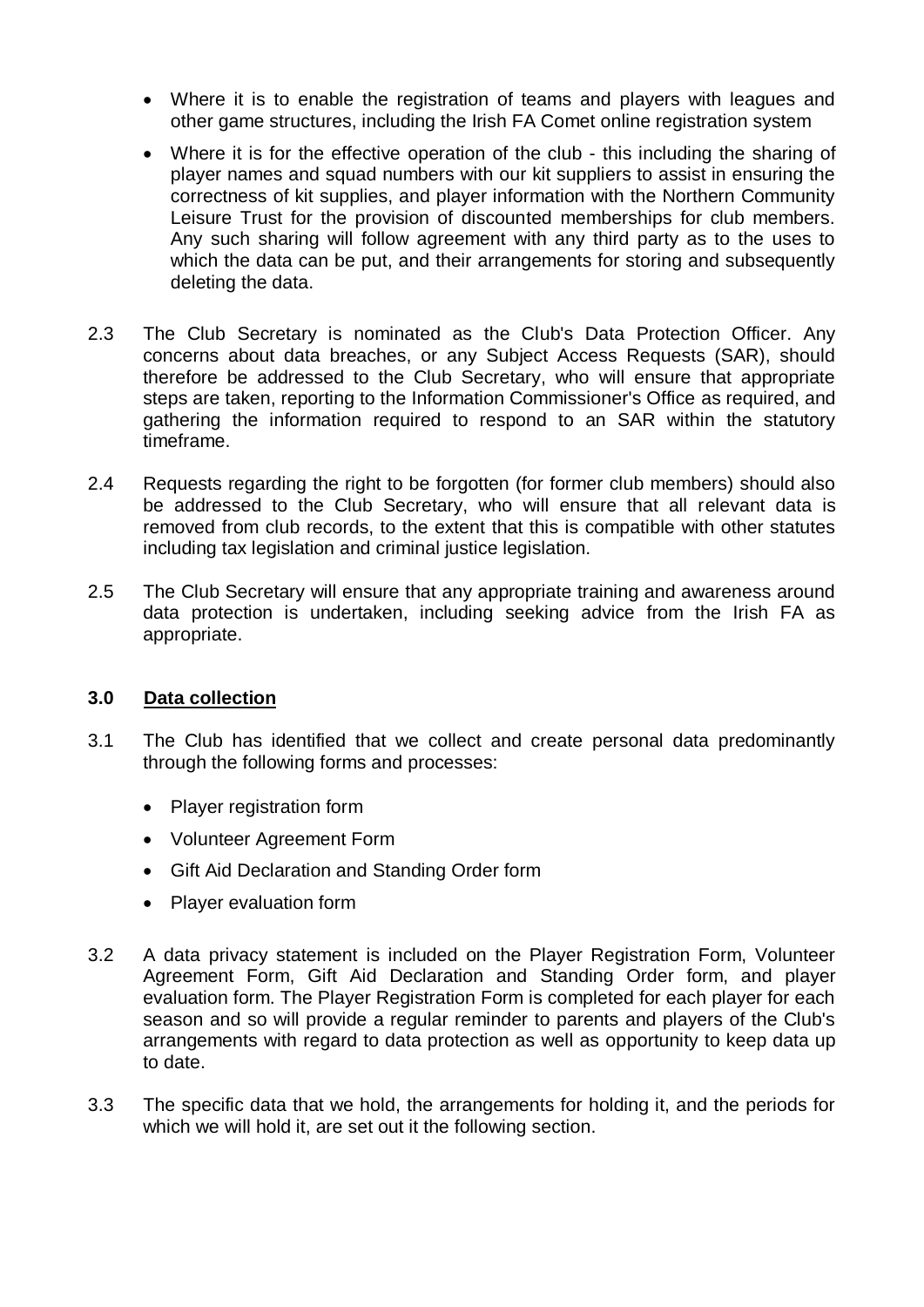#### **4.0 Data storage, retention and disposal**

4.1 The arrangements for holding the various types of data are set out below:

#### **4.2 Tax and Financial Records**

These include, but may not be limited to, documents concerning standing order and Gift Aid forms (including bank account details and taxpayer status) and other documents concerning the club's receipts and payments. These records will be retained for a minimum of six years from the date of filing the applicable return/ end of the relevant financial reporting period, or any such other period as set down in legislation.

The documents will be held securely by the Treasurer, and any spreadsheets in which the information is collated will be password-protected. Bank account details and Gift Aid Declarations will be held on hard copy forms only, and only accessed by the Treasurer or assistant treasurer for the purposes of HMRC returns or to follow up problems with payments.

The club's accounting records will only reference the names of payees or those from whom funds are received. A master spreadsheet of subscription payments and donations will be managed by the Treasurer and will include tax status of donors. This will be password protected and only accessed by the Treasurer or assistant treasurer for the purposes of recording payments and refunds made, and following up missing payments.

#### **4.3 Volunteer information**

For club volunteers, relevant documentation on any recruitment process, declarations by the individuals including on the Volunteer Agreement Form and induction form, and information pertinent to any disciplinary proceedings, will be retained for six years after the volunteer has left the club with the primary record being a hard copy personnel file. These will be held in the Club Office with access restricted to Management Committee members, the Club's Safeguarding Officer and the Club's Volunteer Coordinator. Electronic files which contain personal data on club volunteers will be password protected and only shared within the Club to the extent required for the effective operation of the Club. Volunteers will be asked to complete a new Volunteer Agreement Form every three years.

#### **4.4 Player information**

#### Registration forms

Player registration forms will be kept for the season covered by the form, and one full season thereafter. The contents of the forms will be recorded in a master registration spreadsheet which will be maintained by a Club Management Committee member and password protected. One full season after the end of the current season, the data retained in the spreadsheet will be reduced to player name, date of birth, address and squad number (this being the data required to assert a claim for a share of funds if a player is signed professionally); the other data (including medical information) will be deleted from club records at that point. Players (and their parents if the player is a child) will be asked to complete a new registration form for each season.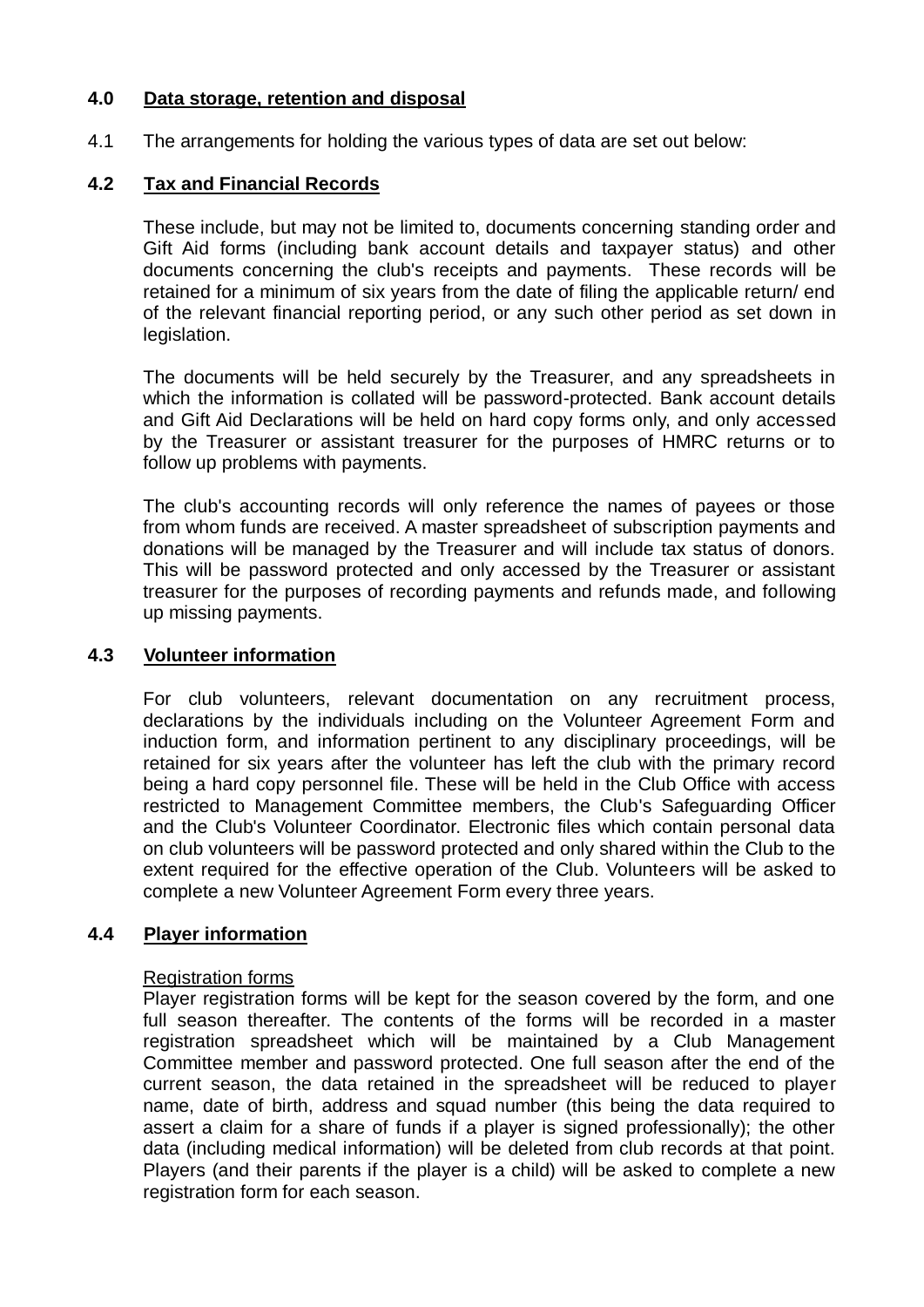#### Summary player information

A sheet containing contact and medical information for all players and volunteers for a year group/ squad will be shared with volunteers responsible for that year group/ squad, to allow contact to be made with nominated person following any incident/ emergency, and to allow passing of relevant information to medical practitioners or first aiders if required following an incident. The files will be password protected, but their importance in making relevant contacts, and in medical treatment, requires sharing in this way.

#### Consent forms

Consent forms for visits and trips organised by the club will be retained for one month after the end of the visit and then destroyed, unless they require to be retained to support any investigation into any incident occurring on the visit/ trip.

#### Evaluation forms

Player evaluation forms may be completed during a player's time with the club. Any such forms will be completed in hard copy in duplicate, with the master copy (often containing a photograph) stored securely in the Club Office and access restricted to Club Management Committee members and Heads of Football. A copy (without a photograph) will be passed to the player/ parent as their record of the evaluation. The forms will make clear that they are not to be converted to digital form, and that the information contained on them is confidential and to be held securely. The master copy will be held for two full seasons after a player has left the club.

#### Photographic and video imagery

The club recognises that it gathers and uses photographic and video imagery for a variety of purposes. The club further recognises the risks that can arise from unauthorised access to imagery of our players.

Most of the imagery and photographs we hold are not directly connected to the names or other personal data of players. This reduces the risk of misuse. Where, however, a photograph or image is linked to other personal data, the club will take appropriate steps to keep the image and data secure. The situations where this occurs includes:

- Player ID cards for leagues. These will be held securely by coaches for use as required by the league. When they are expired, they will be destroyed or offered to each player to retain
- Player evaluation forms these will be held securely as set out in this policy
- Images used to upload to the Irish FA COMET online registration system. This system and its security is the responsibility of the Irish FA. The club may, however, use digital images to upload to the system as required by leagues and the Irish FA. Where this is the case, handling of the images will be restricted to those completing the upload functions, and any image which can be identified (for instance by file name) as a named individual will be held on a password protected computer, and will be deleted when use of it is complete.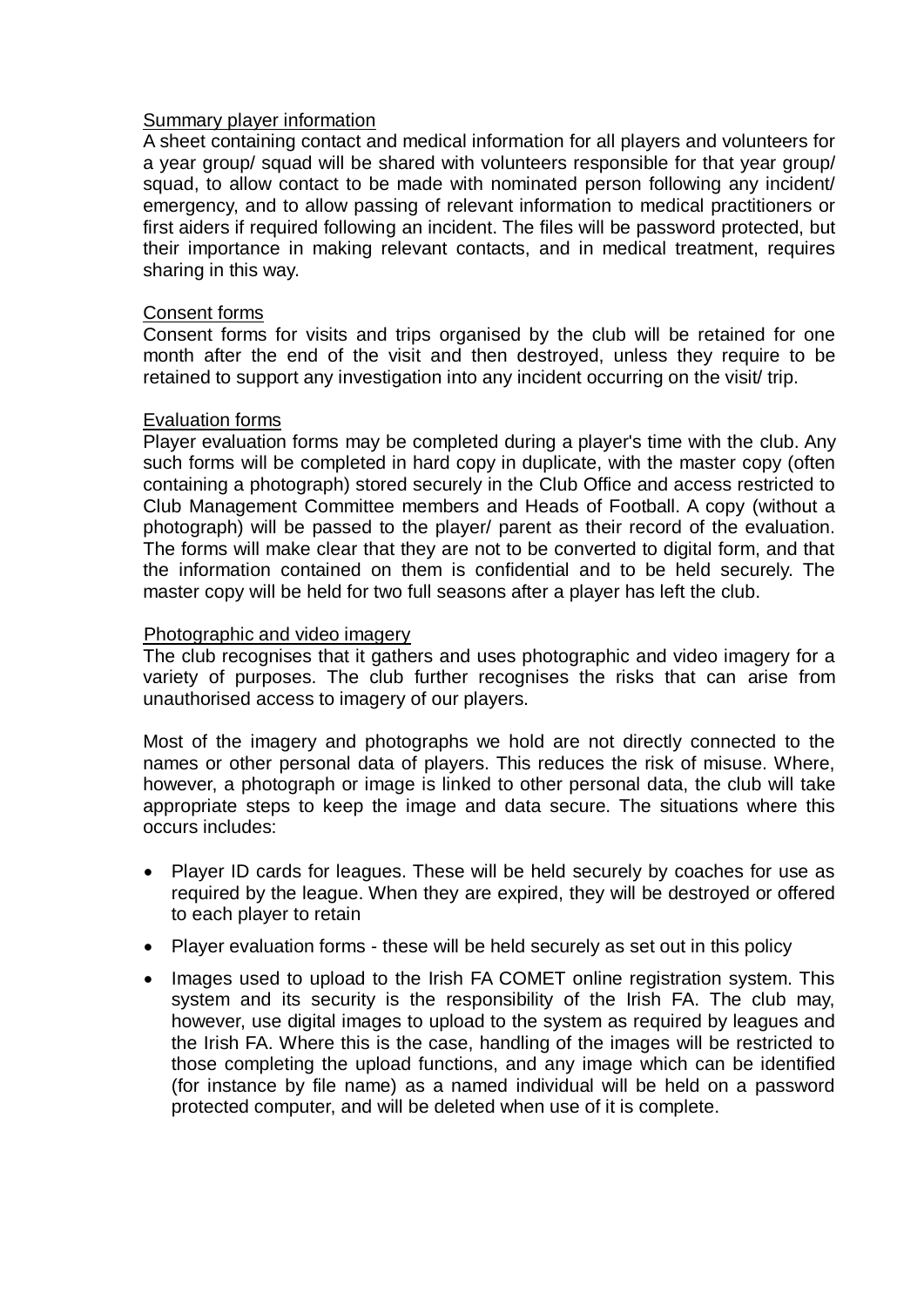#### **4.5 Committee and Management Committee and General Meeting Materials**

Meeting minutes will be retained in perpetuity in the Club's minute book (this can be electronically, in hard copy or a mixture of both). A clean copy of all committee materials will be kept for no less than three years.

#### **4.6 Press Releases/Public Filings**

The Club will retain permanent copies of all press releases and publicly filed documents in the event that the Club needs to test the accuracy of any document a member of the public could produce against the Club.

#### **4.7 Legal Files**

In the event of any legal proceedings involving the Club, legal advice will be sought to determine the retention period of particular documents. Legal documents will generally be maintained for a period of ten years.

#### **4.8 Contracts and Agreements**

Final, execution copies of all contracts and agreement entered into by the Club will be retained. The Club will retain copies of the final contracts and agreements for at least three years beyond the life of the agreement, and longer in the case of publicly filed contracts.

#### **4.9 Electronic Mail / Other Electronic Documentation**

E-mail or electronic documentation that needs to be saved will be either:

- be printed in hard copy and kept in the appropriate file; or
- be downloaded to a computer file and kept electronically or on disk as a separate file

Cloud Storage is an acceptable means for the retention of electronic correspondence or documents.

The retention period of the electronic communication depends upon the subject matter of the e-mail or document, as covered elsewhere in this policy.

Relevant Club officials will be provided with a Club email account, which they will be expected to use for all Club-related emails, and which will allow appropriate storage and archiving of electronic communications. Club officials will ensure that all such accounts are password protected and that personal data is only shared as required to meet statutory provisions or to support the effective operation of the club. Club officials will periodically review file and email holdings to reduce holdings of personal data whilst meeting these needs.